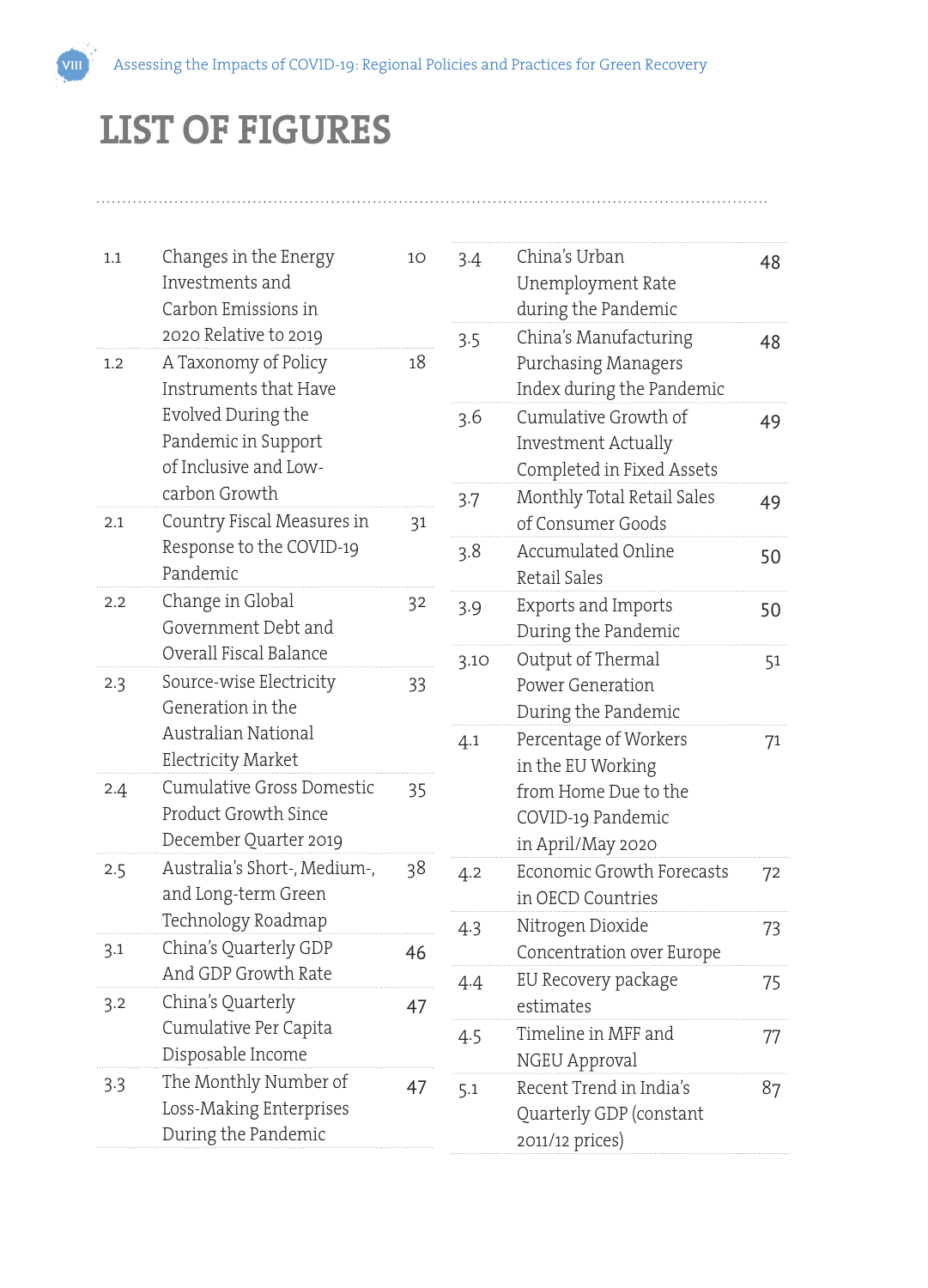List of Figures **ix** 

| 5.2 | Growth in Quarterly GDP<br>in Recent Years (Compared<br>to the Same Quarter of<br>the Previous Year) | 87  |
|-----|------------------------------------------------------------------------------------------------------|-----|
| 5.3 | GDP Forecast for 2021/22                                                                             | 89  |
| 5.4 | Comparison of GDP<br>Growth Forecasts for Major<br>South Asian Countries                             | 90  |
| 5.5 | Revisions to GDP Forecasts<br>in the Pre-pandemic and<br>Post-pandemic Situations                    | 90  |
| 5.6 | India's Monthly<br>Unemployment Rate<br>in the Recent Period                                         | 92  |
| 5.7 | Monthly Power<br>Generation by Source                                                                | 95  |
| 5.8 | Monthly Vehicle<br>Registrations in<br>Selected Months of<br>2019, 2020, and 2021                    | 99  |
| 5.9 | Foreign Tourist Arrivals<br>by Purpose, 2019                                                         | 102 |
| 6.1 | Total COVID-19 Cases<br>in Indonesia                                                                 | 118 |
| 6.2 | COVID-19 Stimulus<br>Package in 2020                                                                 | 119 |
| 6.3 | National Economic<br>Recovery Program in 2020                                                        | 119 |
| 7.1 | Number of COVID-19<br>Infections, January<br>2020-June 2021                                          | 130 |
| 7.2 | Number of Bankruptcies<br>(increase/decrease;<br>year-on-year)                                       | 135 |

| 8.1   | Cumulative Number of<br>Deaths and Confirmed<br>Cases in China, the<br>Republic of Korea,<br>Italy, Spain, and the<br><b>United States</b> | 153 |
|-------|--------------------------------------------------------------------------------------------------------------------------------------------|-----|
| 8.2   | <b>Total Confirmed Cases</b><br>of COVID-19 in the<br>Republic of Korea                                                                    | 154 |
| 8.3   | Greenness of<br>Stimulus Index                                                                                                             | 160 |
| 8.4   | Framework for the<br>Green New Deal in the<br>Republic of Korea                                                                            | 161 |
| 9.1   | Daily New Confirmed<br>COVID-19 Cases                                                                                                      | 173 |
| 9.2   | Growth in GDP and the<br><b>Industrial Production Index</b>                                                                                | 174 |
| 9.3   | Sectoral Impact of<br>the Pandemic                                                                                                         | 175 |
| 9.4   | Greenhouse Gas Emissions<br>by Sector in Malaysia, 2016                                                                                    | 176 |
| 9.5   | Emissions in Malaysia<br>During 18 March-30 April<br>in 2018, 2019, and 2020                                                               | 177 |
| 10.1  | Evolution of the New<br>Zealand Economy                                                                                                    | 189 |
| 10.2a | Profile of Main Imports                                                                                                                    | 190 |
| 10.2b | Profile of Main Exports                                                                                                                    | 190 |
| 10.3  | Primary Energy<br>Supply, 2019                                                                                                             | 190 |
| 10.4  | Electricity Generation, 2019                                                                                                               | 191 |
| 10.5  | Tourism Expenditure, 2019                                                                                                                  | 192 |
| 10.6  | Quarterly Percentage<br>Change in GDP                                                                                                      | 194 |
| 10.7  | Change in GDP by Industry                                                                                                                  | 194 |
| 10.8  | Unemployment Rate<br>by Gender, September<br>2017–September 2020                                                                           | 195 |

Ģ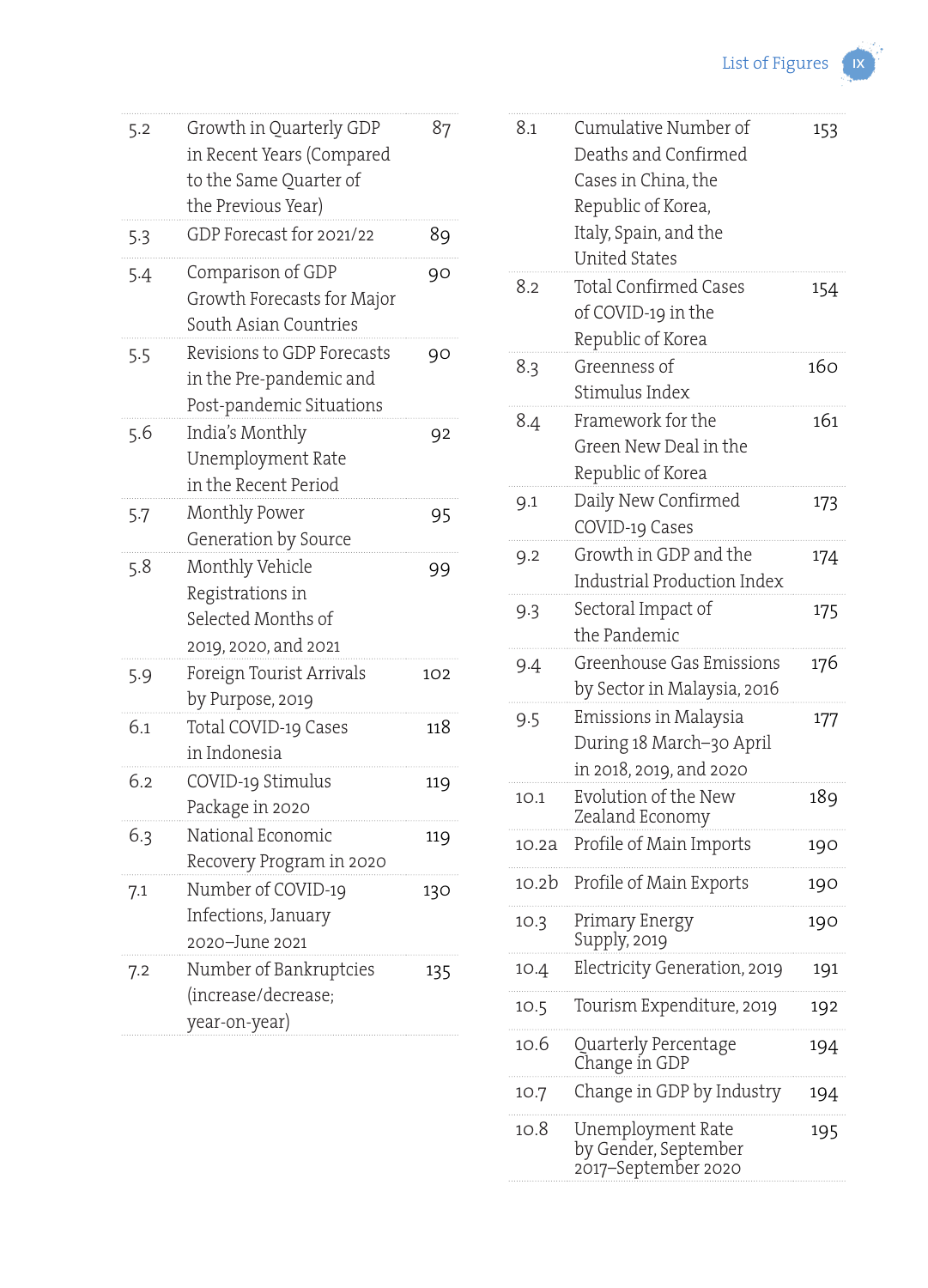## Assessing the Impacts of COVID-19: Regional Policies and Practices for Green Recovery

237

238

241

256

260

| 10.9  | Impact of COVID-19<br>on Bus Patronage                                   | 196 | 12.3 | US Energy Investment<br>by Sector                                                                  |
|-------|--------------------------------------------------------------------------|-----|------|----------------------------------------------------------------------------------------------------|
| 10.10 | Sectoral Composition<br>of Greenhouse Gas<br>Emissions, 2020             | 197 | 12.4 | Timeline of Federal<br>COVID-19 Relief                                                             |
| 11.1  | Thailand's NAMAs<br>and INDCs Targets                                    | 205 | 12.5 | Clean Energy Budget<br>by Sector in the                                                            |
| 12.1  | Real Gross Domestic<br>Product: Percentage Change                        | 232 |      | American Recovery and<br>Reinvestment Act                                                          |
|       | from Proceeding Quarter<br>(Seasonably Adjusted)                         |     | 13.1 | GDP Growth Rate of<br>9 Months of 2020                                                             |
| 12.2  | Changes in US Nonfarm<br>Employment Between                              | 233 |      | Compared to the Same<br>Period from 2011-19                                                        |
|       | February 2020 and<br>January 2022 (Seasonally<br>Adjusted, in Thousands) |     | 13.2 | Comparing the Monthly<br><b>Energy Consumption</b><br>Rate in 2020 over the<br>Same Period in 2019 |

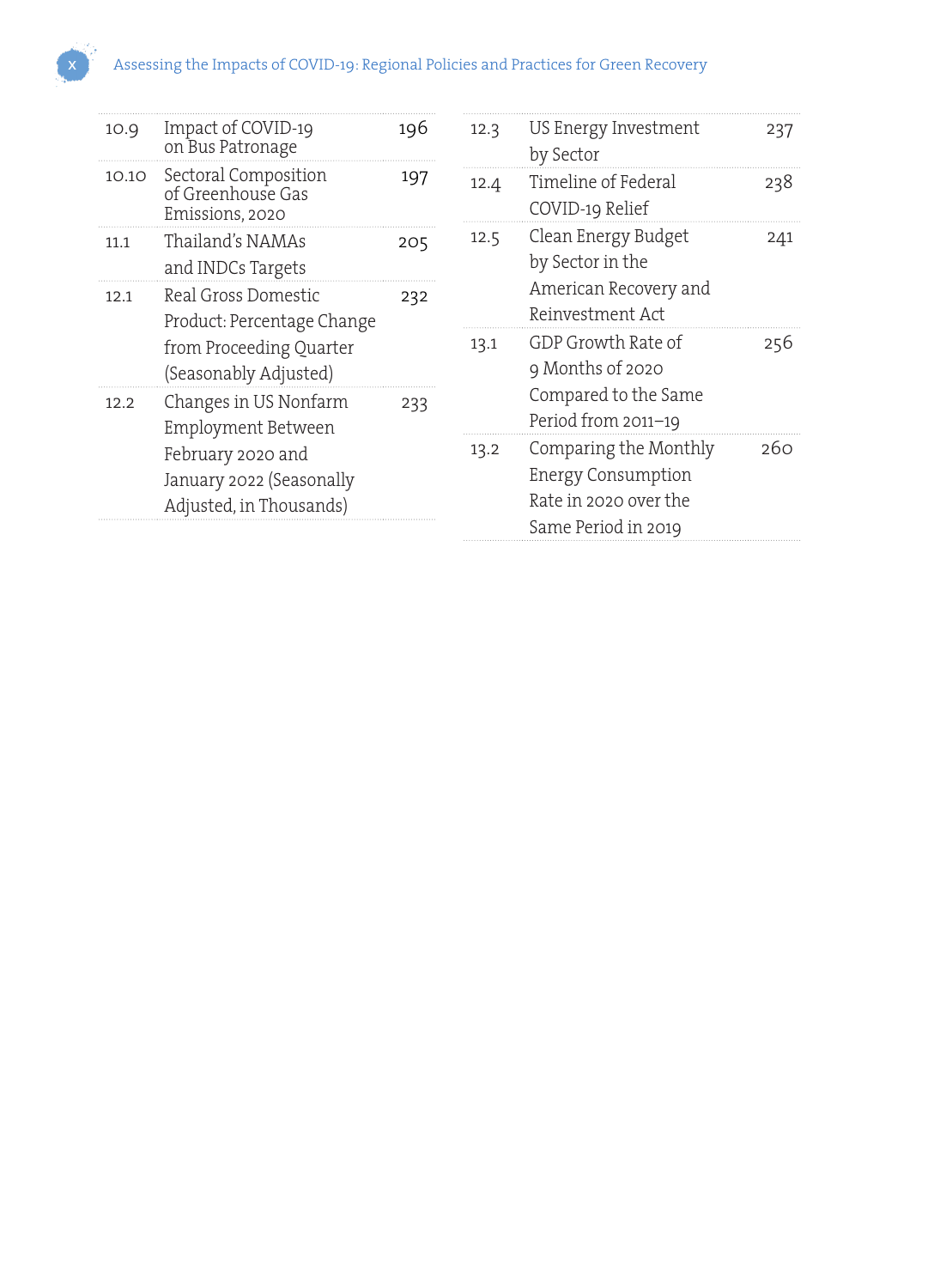## **LIST OF TABLES**

| 1.1 | Initial Fiscal Responses to<br>the Pandemic and Existing<br>Sustainability Risks                   | 9   |
|-----|----------------------------------------------------------------------------------------------------|-----|
| 1.2 | COVID-19 Impacts and<br>Contents of Economic<br>recovery packages<br>(March 2020- Aug 2021)        | 12  |
| 2.1 | Estimated Loss of Jobs in<br>Selected Major Sectors Due<br>to COVID-19 in Australia                | 32  |
| 3.1 | Major Expenditures of<br>China's General Public<br>Budget in 2020                                  | 53  |
| 3.2 | China's Policy Framework in<br>Addressing Climate Change                                           | 54  |
| 3.3 | Eight Key Areas to<br>Control Greenhouse Gas<br>Emissions During The 13th<br>Five-Year Plan Period | 55  |
| 3.4 | Progress Made by Some<br>Near-Zero Carbon<br>Emission Zones                                        | 57  |
| 3.5 | Main Green Finance<br>Policies Issued Since 2019                                                   | 62  |
| 4.1 | Components of the NGEU                                                                             | 76  |
| 4.2 | Components of the MFF                                                                              | 76  |
| 5.1 | Sector-wise Quarterly<br>GDP Growth for 2020/21<br>vis-à-vis 2019/20                               | 89  |
| 5.2 | <b>International and Domestic</b><br>Tourists (millions) and<br>Fees from Tourism                  | 103 |

| 5.3 | Summary of Measures<br>Under the Economic<br>Stimulus Package<br>Announced by the<br>Government of India | 104 |
|-----|----------------------------------------------------------------------------------------------------------|-----|
| 6.1 | GDP Growth, 2017-2021                                                                                    | 117 |
| 7.1 | Long-term Outstanding<br>Issues for Japan                                                                | 133 |
| 7.2 | Economic Growth Outlook                                                                                  | 134 |
| 7.3 | Package of Emergency<br>Countermeasures                                                                  | 137 |
| 7.4 | Major Components<br>of Emergency<br>Countermeasures                                                      | 137 |
| 7.5 | Basic Plan for 2020 and<br>Low-carbon Components                                                         | 138 |
| 7.6 | Green Growth Strategy                                                                                    | 138 |
| 7.7 | Comparison of the Basic<br>Plan, 2020 and 2021                                                           | 140 |
| 7.8 | Phased Approach and<br>Recommended Investment                                                            | 144 |
| 8.1 | Comparison of Cumulative<br>Cases Amongst Countries<br>(as of 10 January 2021)                           | 153 |
| 8.2 | Confirmed COVID-19<br>Case Distribution in<br>the Republic of Korea<br>(as of 6 January 2021)            | 154 |
| 8.3 | Expected Change in<br>Trade Volume                                                                       | 156 |
| 8.4 | GDP Forecast for<br>Major Countries                                                                      | 156 |